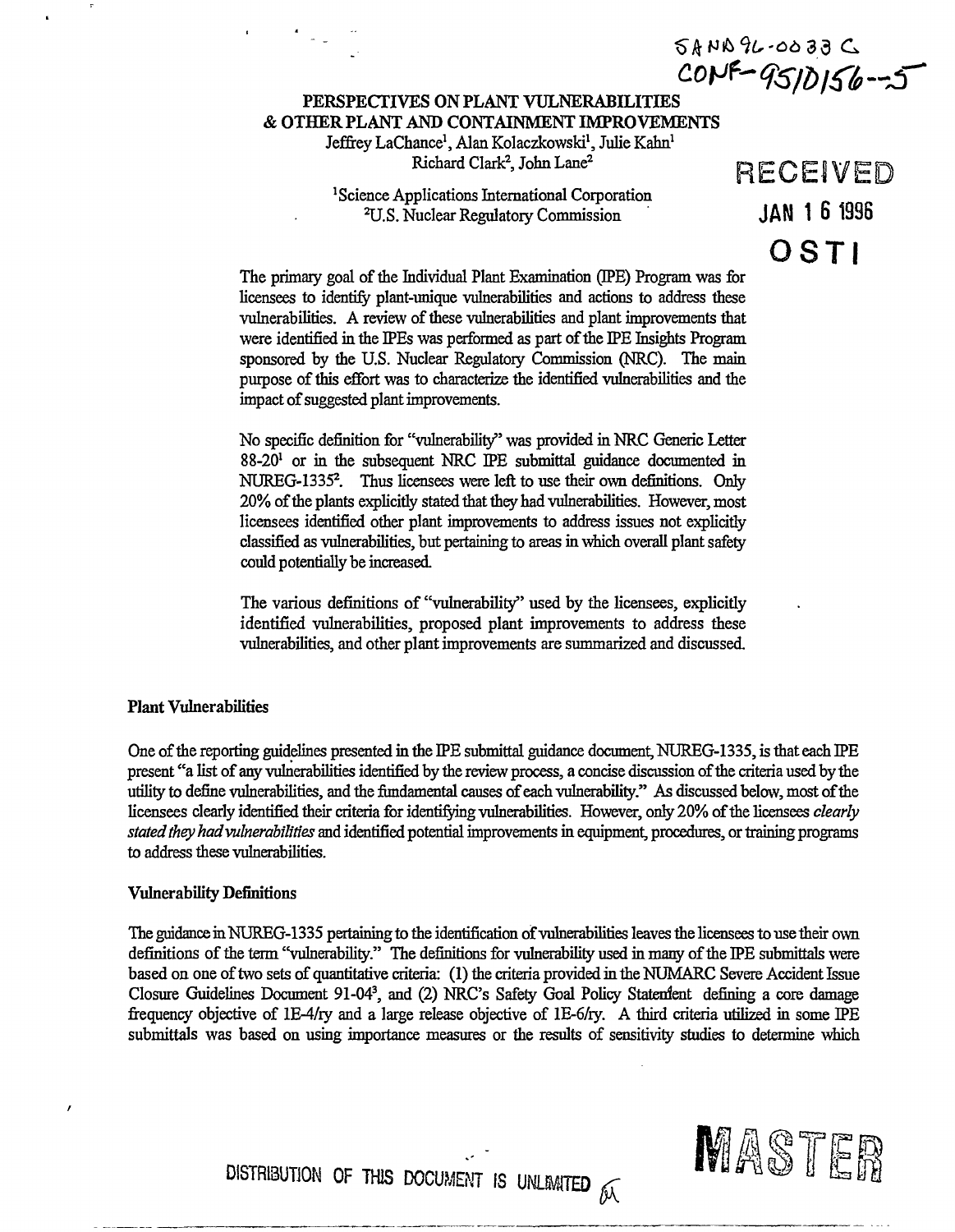components or systems were the most vital to the plant. Several variations and combinations of these criteria were identified in the submittals and are discussed below. No specific definition of vulnerability could be identified for approximately 29% of the plants. However, for a significant number of these plants, some sort of criteria was utilized to identify areas for improving the plant safety. The criteria used to identify vulnerabilities, as well as to identify other areas warranting plant improvements, are discussed in subsequent paragraphs.

The most commonly applied quantitative criteria for identifying plant vulnerabilities are contained in the NUMARC guidelines. Twenty-three percent of the plants reported using some variation of the NUMARC guidelines for identifying what they explicitly called vulnerabilities. The NUMARC guidelines constitute a graded review process to identify areas warranting additional scrutiny. Accident sequences are grouped into functional groupings suggested by the guidelines, and the quantitative results are compared against four criteria levels consisting of values for core damage frequencies (CDFs) or with percent contribution values to the total plant CDF that decrease at each level. A parallel set of criteria levels exist in the NUMARC guidelines for specifically addressing containment bypass accident sequences. Some licensees defined a vulnerability as a functional sequence exceeding 1E-4/ry CDF or contributing greater than 50% to the total plant CDF; i.e., the top evaluation criteria level in the NUMARC guidelines. Additionally, some licensees defined a containment bypass vulnerability as any such functional sequence of this type with a CDF greater than the NUMARC top criteria of  $1E-5/ry$  or contributing greater than 20% to the total CDF. Some licensees, when using the NUMARC guidelines, identified vulnerabilities associated with sequences meeting any of the graded NUMARC criteria (not just the top criteria). In many of these cases, resolution of a vulnerability meeting the lower tier NUMARC criteria is addressed simply by incorporating the issue into future accident management strategies. Other licensees modified the NUMARC top criteria definition of vulnerability slightly. When this was done, the modification was usually that the percent contribution forms of the criteria were not used on the basis that a large percentage of a small absolute frequency should not be used to identify a vulnerability. Yet other licensees used the NUMARC guidelines in combination with additional criteria for identifying vulnerabilities. For example, some licensees added a Level 2 criteria related to the frequency of a source term bin exceeding lE-5/ry. One plant, Waterford, explicitly added criteria related to single failures, common cause failures, support system failures, and operator errors that had a significant impact on the core damage frequency in their vulnerability screening. The vulnerability screening criteria for WNP-2 also required the total CDF be within the NRC safety goal of lE-4/ry and included a search for sequences that are outliers when compared to similar plants due to a plant specific feature.

The core damage frequency and large release objectives from the NRC Safety Goal Policy Statement were used by 22% of the licensees to define "vulnerability." These approaches are nearly equivalent to some of the NUMARC criteria in that they focus on just the absolute frequencies for CDF (but in this case the total plant CDF instead of an accident grouping frequency) and a large significant release. Any sequences contributing significantly to exceeding either or both criteria were examined by licensees to determine which design or operational aspects caused such a vulnerability, and resolutions were investigated to lessen the potential for such a vulnerability. Some plants chose to use modified safety goal frequencies in their definitions (e.g. 5E-4/ry for CDF and 5E-5/ry for an early release frequency). One plant (Oyster Creek) applied the criteria at the systemic sequence level instead of for the total plant CDF. Another plant (Palisades) changed the large release criteria from lE-6/ry to 10% of the plant CDF. Some licensees that used the NRC Safety Goals in their vulnerability screening also used additional criteria. The most common criteria was a comparison to similar plants for the purpose of identifying any new or unusual core damage or containment failure mechanisms specific to their plant. Others also included a criteria that required that any systems, components, or operator actions that significantly impact the core damage frequency be listed as vulnerabilities. One plant (Davis-Besse) considered that a vulnerability might exist if the frequency of core damage is sensitive to a highly uncertain aspect of the plant response but indicated that further evaluation to reduce the uncertainty would be a more appropriate response than a change to the plant. Finally, several plants added Level 2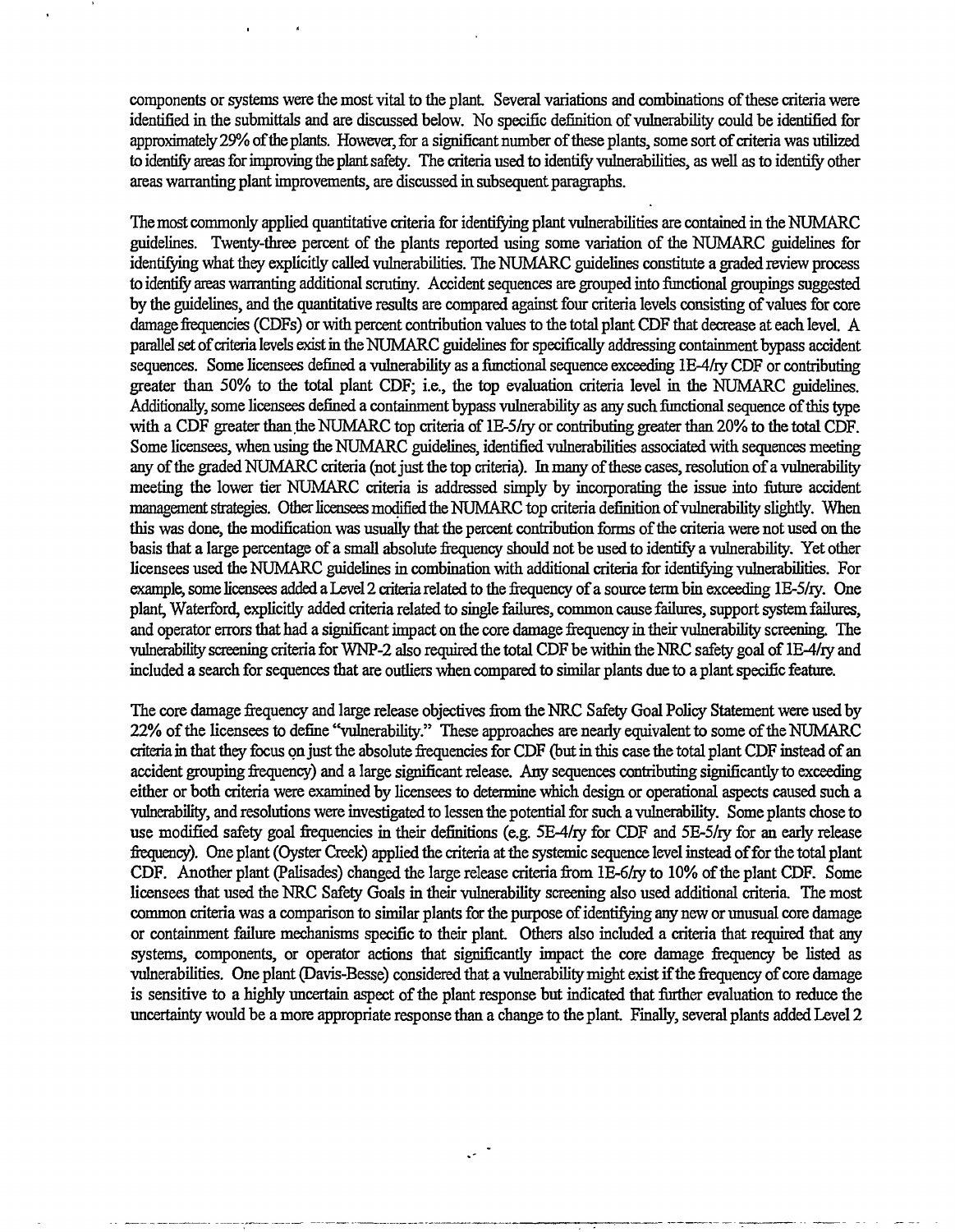vulnerability criteria that addressed the performance of containment mitigating systems and the containment itself during severe accidents.

For 26% of the plants, the percent contribution to CDF was used as the base criteria for screening vulnerabilities. Some plants also included the percent contribution to containment failure in their vulnerability screening. The licensees usually relied on the relative contribution of systemic sequences, plant damage states, containment failure modes, and release categories to identify the important contributors to the plant risk These important contributors were equated to areas where vulnerabilities may exist. Importance measures and sensitivity studies were also generally utilized to identify the fundamental causes or plant features contributing to these potential vulnerabilities. Generally, quantitative thresholds, as exist in the NUMARC guidelines, were not established for screening vulnerabilities based on the percent contribution to CDF or containment failure. Instead, the licensees applied qualitative thresholds using terms such as "significant" or "disproportionately high." Some licensees indicated that a plant feature would only be considered a vulnerabihty if it was a proportionately higher contributor or outlier when compared to similar plants. Thus, a 50% contributor to CDF might not be a vulnerability if it has a similar contribution at similar plants. One licensee (Turkey Point 3/4) indicated that vulnerabilities would only be considered for issues where they had the highest confidence in the results of their IPE.

For the remaining 29% of the plants, no vulnerability screening criteria could be explicitly identified. However, all of these plants used their IPE results to help identify other plant improvements. Fifteen percent used the NUMARC criteria to help identify areas for plant improvements, but did not explicitly state that the NUMARC criteria were being used to identify vulnerabilities. Fourteen percent appeared to use the percent contribution to CDF and sensitivity studies to help identify and evaluate the impact of other plant improvements.

#### Identified Vulnerabilities and Associated Plant Improvements

Using the various definitions of vulnerability discussed above, about 20% of the plants explicitly identified vulnerabilities in their IPE submittals. The vulnerabilities for Boiling Water Reactors (BWRs), which are discussed first in this section, exhibited no commonality based on plant type or initiator, nor did the vulnerabilities focus on a particular plant design aspect (e.g, support systems). Pressurized Water Reactor (PWR) vulnerabilities are discussed next. The same vulnerability issues, pertaining to particular plant design aspects, were identified for several PWR plants. Other PWR vulnerabilities tended to be plant-unique.

Only four BWR plants (11% of all BWRs) identified vulnerabilities. Millstone 1 identified both hardware and operational/procedure issues as vulnerabihties. These involved failure of the water supplies to the isolation condensers, failure of the operator to initiate the isolation condensers in time to prevent safety relief valves from lifting and subsequently sticking open and requiring coolant makeup, failure of the operator to restore or maintain the reactor vessel level in some accident scenarios, and drywell steel liner melt-through (a generic Mark I containment issue). The only resolution to the vulnerabilities identified in the IPE involved procurement of a portable diesel pump and corresponding procedural changes for it's use in supplying water to the isolation condenser. Fitzpatrick identified a vulnerability in the plant electrical configuration that results in loss of three Residual Heat Removal (RHR) loops (either directly or through the RHR service water system) when either one of two 4.16 kV buses is lost. Fitzpatrick was considering procedure modifications and training for using firewater as a backup to RHR service water and installation of a cross-tie between RHR service water trains. Hope Creek identified a ventilation system vulnerability that would result in loss of essential electrical switchgear. During the IPE analysis process, the utility developed a recovery procedure to address this vulnerability by aligning alternate means of cooling. Credit for this recovery procedure was taken in the final IPE results. Susquehanna identified several vulnerabilities in various areas some of which could be considered generic to most BWRs. The first involved the need for manual actions to bypass the High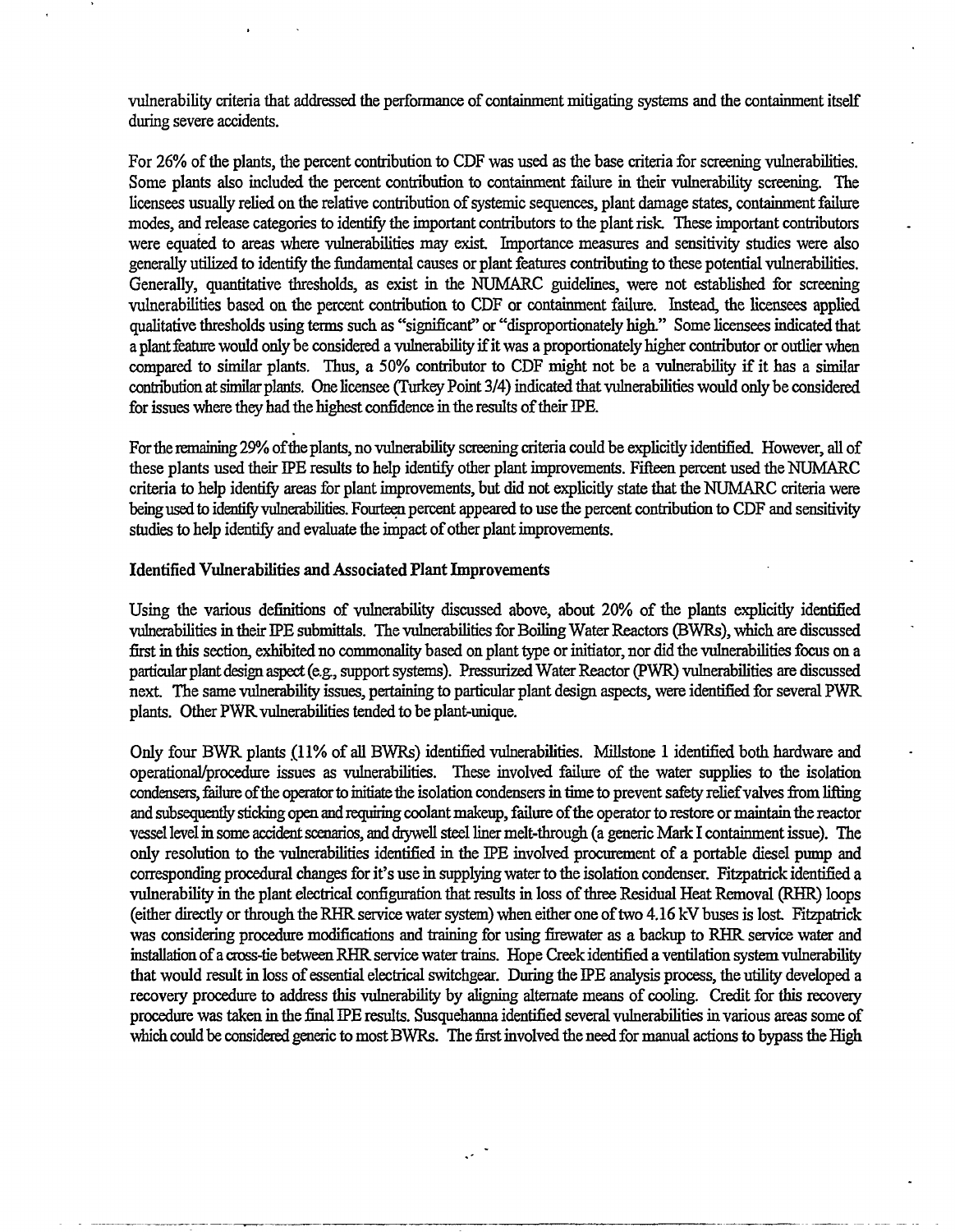Pressure Coolant Injection (HPCI) pump suction transfer and to bypass the high exhaust pressure trips for the HPCI and Reactor Core Isolation Cooling (RCIC) systems. To address this vulnerability, consideration was being given to revising the control strategy for HPCI suction transfer; in addition, the HPCI/RCIC backpressure trip setpoints were raised. Another vulnerability identified at Susquehanna related to the need for manual flow control to avoid severe power excursions upon failure of HPCI and condensate during an anticipated transient without scram (ATWS) scenario. Revision of the control logic to allow immediate operator control of injection from the Low Pressure Coolant Injection (LPCI) and Core Spray (CS) systems is being reviewed; also, a bypass switch on the isolation valve permissives for both systems was installed. Yet another identified vulnerability at Susquehanna involves a potential waterhammer when the Condensate Transfer System keepfull function is lost after a loss of offsite power or station blackout; a potential resolution under review is to provide an alternate, independent power supply for the condensate transfer pumps.

Among the 17 PWRs (23% of all PWRs) that identified vulnerabilities, identification of the same vulnerability issues was evident among some of these plants. For instance, concerns related to loss of coolant accidents (LOCAs) caused by failure of reactor coolant pump seals, particularly when induced by loss of seal cooling, were identified by Calvert Cliffs, Turkey Point, Fort Calhoun, D.C. Cook, Summer, and Beaver Valley. In these cases, resolution of the issue involved implementation or consideration of alternate cooling capabilities, inclusion in severe accident management guidelines, or consideration of new pump seal materials. Loss of critical switchgear ventilation equipment concerns were raised as vulnerabilities at Calvert Cliffs and Beaver Valley with implementation or consideration of alternate cooling capabilities as the resolutioa Auxiliary Feedwater System turbine-driven pump reliability issues were identified at Calvert Cliffs, Summer, Millstone 3, and Kewaunee with corresponding equipment modifications or enhanced operator training identified to resolve these issues. Surry, Kewaunee, and Salem identified significant internal flooding issues as vulnerabilities. These flooding issues were addressed by incorporation of a number of procedural and hardware improvements. Interfacing system LOCA issues were identified at Salem, Kewaunee, Millstone 3, and Beaver Valley with corresponding procedure improvements made or under consideration to address improved valve testing or LOCA identification and isolation. The need to enhance depressurization guidance for the operators during steam generator tube ruptures was identified at Beaver Valley and Calvert Cliffs. Switchover from the injection phase to the recirculation phase of coolant injection was identified as a vulnerability at Summer, Haddam Neck, and Millstone 3. Procedural improvements to give operators more time to perform the switchover and improved operator training were being considered.

The other vulnerabilities among the PWRs tended to be plant-unique and involved such things as inadequate surveillance of specific valves, effects of losses of specific electrical buses, compressed air system failures, battery depletion and the inability to cross-tie buses during loss of power conditions, among other examples. Two IPEs also identified external eventrelated vulnerabilities. Millstone 3 identified a seismic-induced station blackout scenario that is dominated by diesel generator oil cooler anchor bolt failure (subsequently replaced) and Turkey Point was considering revising the procedure for preparing the plant to weather a hurricane.

In summary, 20% of the plants identified vulnerabilities, including 11% of the BWRs and 23% of the PWRs. The identified vulnerabilities at the BWRs showed no commonality but for at least one plant, the identified vulnerabilities could be generic to many BWRs. For the PWR plants, there were some common vulnerabilities identified that focused on particular design aspects. It should be noted that while only a fraction of the submittals actually identified vulnerabilities using their respective definitions, nearly all the plants went on to identify other areas warranting investigation for additional improvements. These other improvements are discussed in the subsequent sections.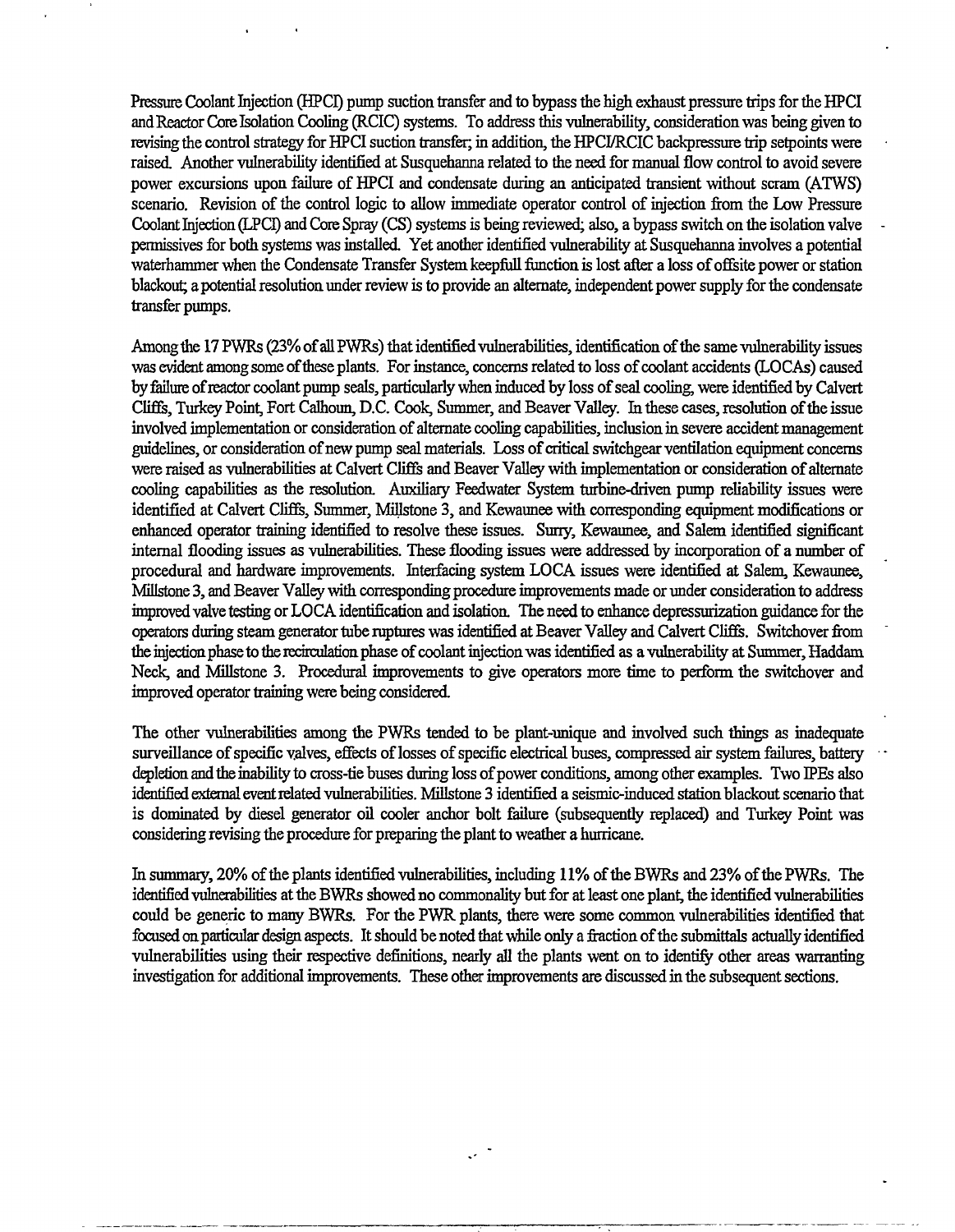# Other Plant Improvements

As previously discussed, the major goal of the IPE process was to identify any unique plant vulnerabilities and make any improvements necessary to address these vulnerabilities. It is clear from the submittals, however, that most licensees went beyond this limited intent and identified other improvements (over 500 were identified by the plants) worthy of consideration or implementation, even though no specifically associated vulnerabilities were identified.

Recognizing this fact, a logical question to ask is "what are these other improvements and what are the impacts of the changes that have been implemented or the potential impacts of those improvements being considered for implementation?" To answer this question, the IPE submittals were reviewed to identify and categorize plant improvements explicitly mentioned in the submittals. Based on the submittal documentation, the plant improvements were categorized, to the extent possible, as to two types of information: (1) whether the improvements were already credited in the submittal and implemented, and so are already reflected in the results and insights previously summarized in this paper, and (2) whether the improvement is operational, maintenance-related, or involves design changes. Additionally, the reduction in core damage frequency estimated by the licensee as a result of implementing the improvement was also noted, if available.

The potentially generic (versus plant-unique) nature of the improvements means that they have implications and potential significance for all the plants. For instance, some improvements may be worthy of industry-wide consideration; others may be important to a select group of plants, etc. Hence, as part of the improvement assessments discussed later, the extent to which similar improvements were identified at numerous plants was also identified.

The following discussions summarize the other plant improvements documented in the IPE submittals. In many cases, a few years have past since the submittal date. Hence, some of the planned improvements or those under evaluation may have been implemented (or dropped from consideration) as of the date of this paper.

## Assessment of Other Plant Improvements In BWRs

Nearly all the BWR plants.made or are evaluating changes to improve AC reliability, improve DC reliability and add to battery operable life under an extended blackout, as well as address other system weaknesses. While the area of improvement was me same, me specific improvements varied considerably. This suggests that there is no *one* specific fix that is right for all plants to lessen the core damage potential due to loss of power. For instance, AC system changes took the form of added or replaced diesel generators, redundant offsite power capabilities and improved recoverypotential, and better proceduralized bus cross-tie capabilities. Unique to the BWR 5s and 6s in this area, but not explicitly identified for every BWR 5 or 6, were identified improvements to add flexibility in the use of the High Pressure Core Spray (HPCS) Division III diesel for operating Division I and II loads. A few plants identified specific diesel cooling improvements. One plant identified a service water valve change while a few others indicated that the use of firewater as a backup to diesel cooling was planned or being evaluated. All of these changes were clearly attempting to lessen the potential for AC power loss and so were generally preventive in nature. Likewise, DC system improvements took many different forms and included alternate battery charging capabilities, battery upgrades, additional load shedding, and improving cross-tie capabilities. These changes generally addressed the ability to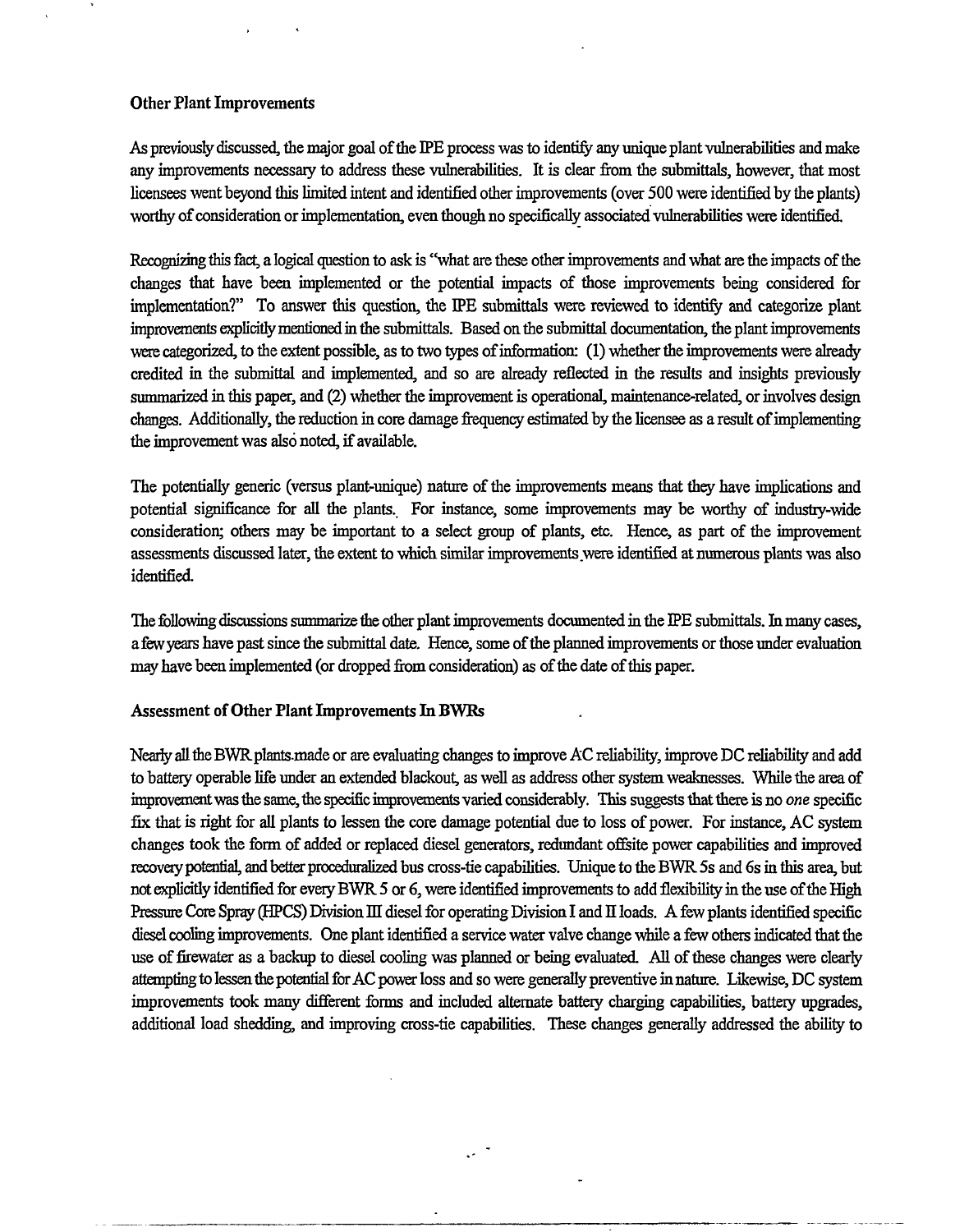maintain at least one train of DC power during loss of AC conditions, which is necessary to operate AC-independent systems and to power instrumentation/indications for providing plant status information to the operator.

Other changes were identified in the IPE submittals which also lessen the vulnerability to station blackout but reduce the core damage potential from other types of accidents as well. Generally, these all provide more reliable core cooling and/or improve the successful use of the AC-independent core cooling systems during prolonged operatioa For instance, various isolation condenser improvements were identified for most of the earlier BWR designs. These improvements included better valve reliability, adding procedural guidance for isolation condenser use during an extended blackout, and providing prolonged firewater capability for the shell-side of the isolation condenser during a long station blackout condition. Note that the focus of these improvements was on the cooling system common to all early vintage BWRs that is independent of AC power for operation.

Similarly, improvement considerations were indicated at some plants to ensure better overall reliability and availability of the AC-independent coolant injection systems in the BWR 3s and 4s (HPCI and RCIC). For example, some plants indicated improvements to ensure that these systems were, indeed, AC-independent (e.g., changing a RCIC room exhaust fan from AC-powered to DC-powered). Yet other plants were evaluating further procedural guidance regarding emergency depressurization so that the operator will be less likely to inadvertently lose HPCI and RCIC due to low primary system pressure. A few plants were evaluating improvements so that the operators would be better prepared to replenish the Condensate Storage Tank (CST), the preferred source of water for HPCI and RCIC, if necessary. Some plants also identified improvements regarding the ability to use firewater as a backup to HPCI and RCIC for core injection. All of these improvements address more reliable coolant injection capability and as such, provide better prevention of core damage for a variety of accident classes. While these types of changes were identified in a number of the BWR 3 and 4 design submittals, many were under evaluation and so the extent that these improvements have been implemented can not be determined by simply examining the IPE submittals.

The BWR 5 and 6 designs also identified improvements targeted at the one AC-independent core cooling system in their design; RCIC. In at least two cases, implementation of a bypass of the RCIC high steam tunnel trips was identified as a useful change.

While not prevalent, ventilation improvements were indicated in some IPE submittals. This suggests that the sensitivity to the potential effects of loss of ventilation to rooms containing electrical switchgear, DC system equipment, and core cooling pump systems may be different among plants and is thus more of a plant-specific issue.

Only a few submittals specifically identified improvements for dealing with loss of RHR or ATWS-type scenarios. These involved ensuring the use of the CST for coolant injection pump suction whenever the suppression pool temperature is very high (to avoid loss of pump net positive suction head), automatic inhibiting of the Automatic Depressurization System (ADS) during an ATWS, and the use of an alternate boron injection capability. Such changes clearly are targeting different issues related to either loss of RHR or ATWS accidents. Procedural guidance to use the CST for pump suction improves the long-term operability of coolant injection systems even when the suppression pool temperature is above pump design basis limits. Automatically inhibiting ADS during an ATWS reduces the potential for failing to perform this action when the operator is attempting to respond to a variety of fastacting symptoms during this class of accident. Use of an alternate boron injection capability is an attempt to further

 $\ddot{\phantom{0}}$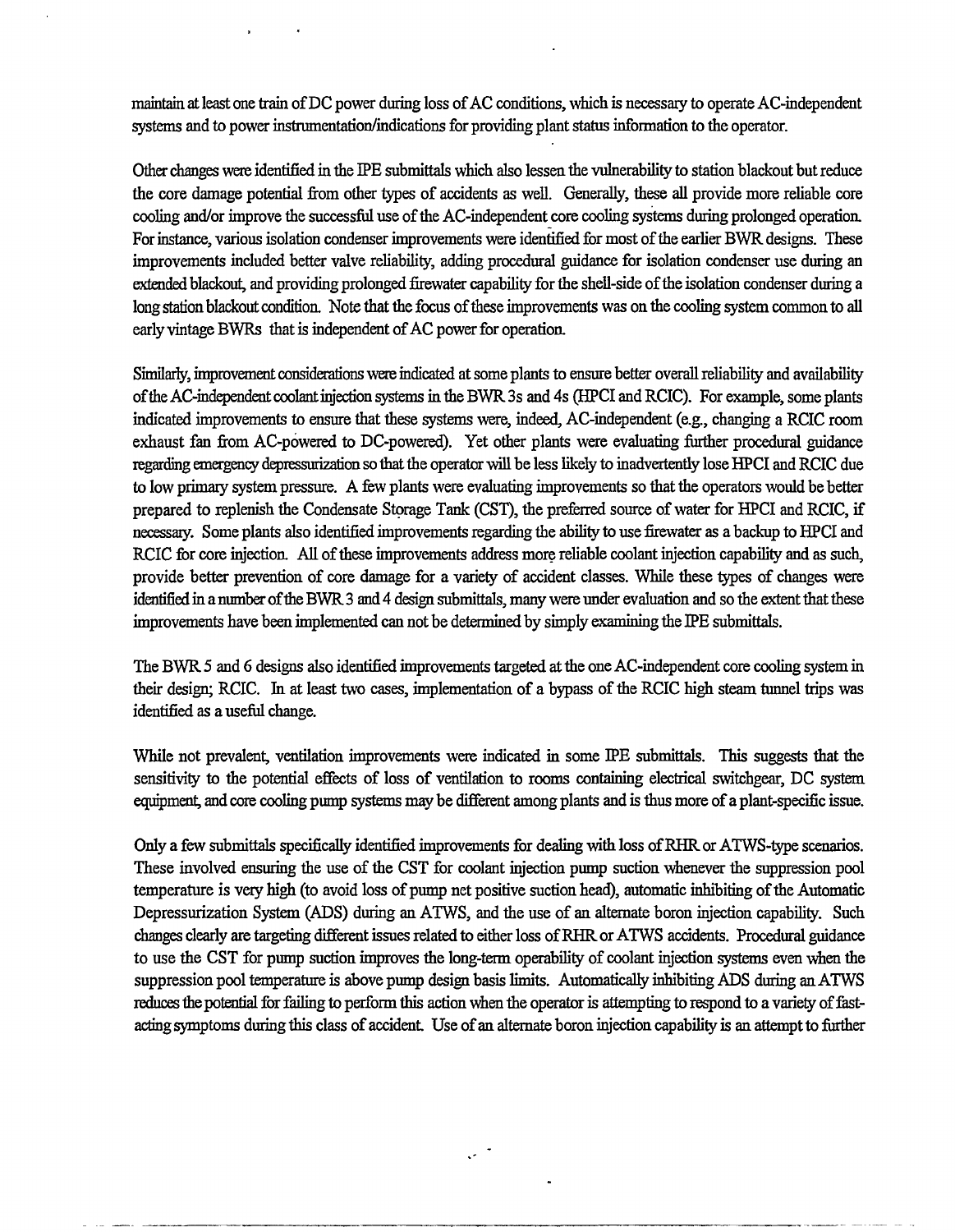increase the probability of successful boron injection when it is required. These changes are also preventive in nature in that they are designed to reduce the potential for core damage.

As can be observed from the descriptions provided above, most BWR improvements can be classified as procedure/operation changes (approximately 40%), design/hardware changes (approximately 50%), or both. Few improvements appeared to be maintenance-related changes. Typically, the design or procedural changes indicated an element of revised training in order to properly implement the actual change. Approximately 50% of the BWR improvements were implemented, with about 20% implemented and credited in the IPEs, but many were planned or were under evaluation It should be noted that some of the identified improvements (18% of all the identified BWR improvements and 38% of the ones actually implemented) may have been initiated by other requirements (primarily the station blackout rule) while the remainder was initiated due to the IPE process.

Quantitative values for specific improvements were generally not explicitiy reported in the BWR IPE submittals but for some implemented (and IPE credited) changes, specific estimates of reductions in CDFs were provided. Installation of a hardened vent brought about widely varying reductions in CDFs at five plants, ranging from "minor" to 15%. At River Bend, the addition of a portable diesel generator backup for station batteries, together with certain firewater modifications, accomplished an 87% decrease in CDF. AC power improvements that were quantitatively analyzed include adding a gas turbine generator (37% reduction in CDF) and establishing alternate ofisite power sources at two different plants (17% and.50% reductions). Aligning a portable diesel generator to supply battery chargers during a station blackout was calculated to reduce the CDF at one plant by 31%. The use of firewater as a vessel injection source was also identified as a possible plant improvement and was evaluated at one plant to reduce the CDF by 13%. A change in the ADS logic to automatically inhibit depressurization during an ATWS was found to reduce the CDF at one plant by 23%. As for maintenance improvements, the addition of a procedure to test the HPCS suction line to the suppression pool was reported at one plant to reduce the CDF by 13%. Operational improvements at BWRs that were quantitatively evaluated included aligning LPCI or CS pumps to the CST (80% reduction in the CDF), load shedding on DC buses during a station blackout (13%), and removal of the ADS inhibit requirement during non-ATWS scenarios (19%). An exceptional CDF reduction of two orders of magnitude was calculated at Hope Creek, due to implementation of a switchgear ventilation recovery procedure. These quantitative impacts clearly indicate the extent to which safety has been improved by making improvements to the plants in response to the IPE requirements.

# Assessment of Other Plant Improvements La PWRs

Station blackout and related power issues were addressed by improvements in all types of PWRs; i.e. all vendor plants. The AC system-related improvements took many forms indicating that no *one* single fix was the best for all PWRs. These improvements included the addition or replacement of diesels with emphasis on the addition of swing diesels among units. Many PWRs also highlighted the addition or upgrading of gas turbines to their plants, and cited improved cross-tie capabilities and bus loading changes. There also appeared to be an emphasis on AC equipment room cooling improvements. These included such changes as the addition of temperature alarms, more redundancy in the ventilation systems, and procedural improvements for dealing with loss of ventilation. These improvements generally focused on lessening the chance of a total loss of AC power and so were preventive in nature. Many of the PWR IPEs also cited DC system improvements as beneficial to their plants. These improvements took the form of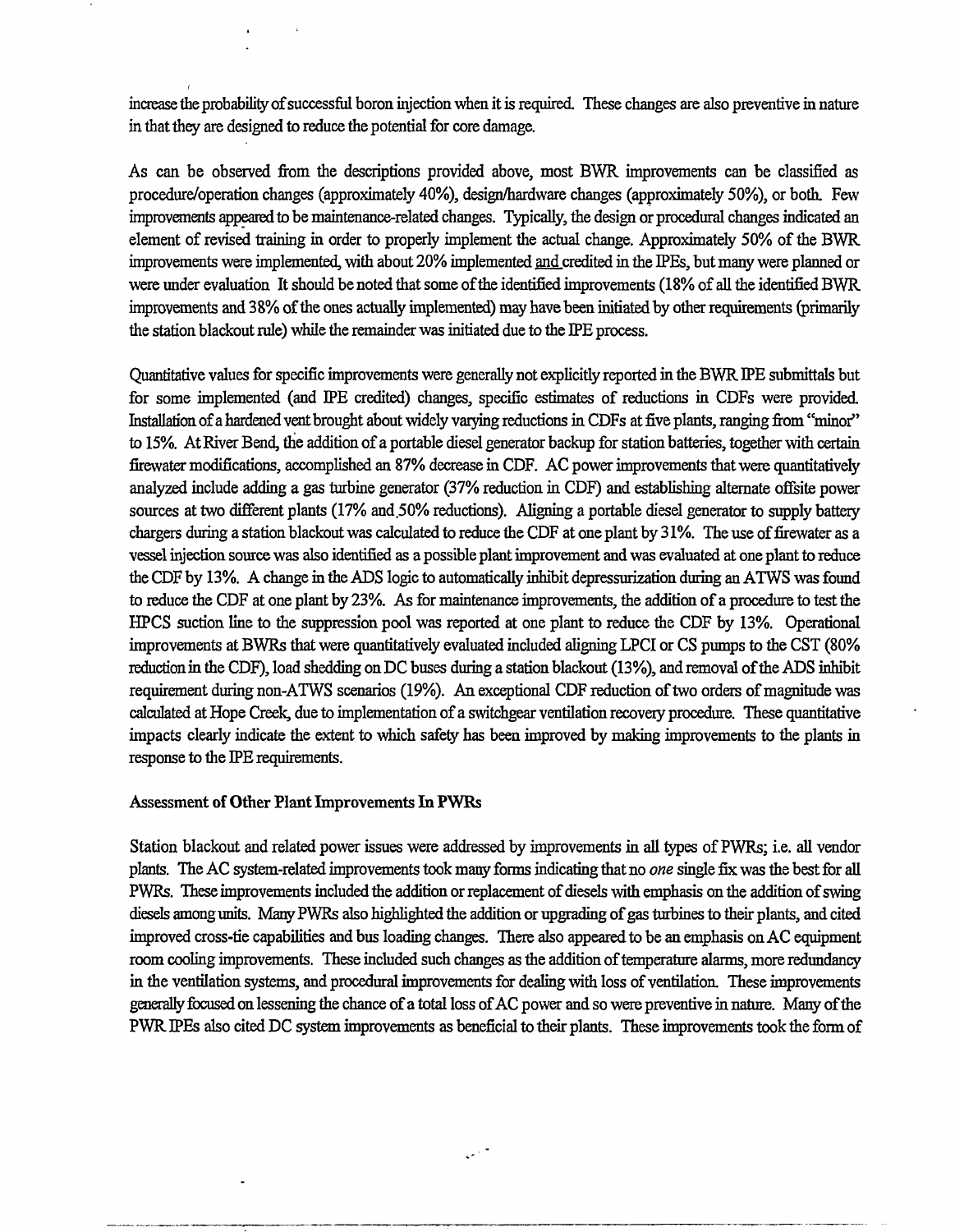DC bus load shedding, battery upgrades, alternate battery charging features, and improved DC bus cross-tie capabilities. Higher DC system reliability and prolonged battery life provide a better ability to cope with a loss of AC power condition by providing power to continue to operate the AC-independent steam-driven Auxiliary Feedwater System (AFWS) pump train and by providing power to instrumentation and indications of plant status to the operator.

A prevalent PWR improvement area involved reactor coolant pump seal LOCAs and related loss of seal cooling issues. These were addressed by identified improvements in the B&W and Westinghouse plants; but notably were *not* identified among the CE plants. The reason for this, based solely on the submittals, is uncertain. These identified improvements typically dealt with alternate seal flow capability, sometimes even under loss of power conditions. The addition of high temperature seals was notably documented in a number of Westinghouse IPE submittals. Hence, dealing with this potential source of primary coolant loss during station blackout as well as during other loss of seal cooling scenarios was generally of importance to PWR plants.

AFWS improvements were identified for many PWRs and most commonly for the Westinghouse plants. These typically included additional backup water supplies such as the firewater system and redundant pump cooling capability. Other reliability and diversity improvements were identified in a few of the plants, including the ability to operate AFWS manually even under loss of DC power. These improvements address the ability to use the one ACindependent core cooling system in PWRs even during loss of DC power, thereby increasing the chances of preventing core damage due to loss of secondary cooling.

Other examples of PWR improvements include procedural and some design improvements for many of the PWRs, particularly the Westinghouse plants, to deal with internal flooding. Specific improvements varied, indicating the plant-specific nature of dealing with flooding issues. Across all the PWRs, there was a scattering of identified changes to deal with steam generator tube ruptures, interfacing system LOCAs, and other miscellaneous system weaknesses. In particular, better procedural guidance for dealing with steam generator tube ruptures and improved testing and valve status checking were cited for lessening the potential for interfacing system LOCAs.

As can be observed from the descriptions above, most PWR improvements can be classified as procedure/operation changes (approximately 50%), design/hardware changes (about 40%), or both. Few improvements appeared to be maintenance-related changes. Typically, the design or procedural changes indicated an element of revised training in order to properly implement the actual change. Forty-five percent of the PWR improvements were identified as implemented, with 30% implemented and credited in the IPEs, but many were planned or were under evaluation Most of the improvements were identified as a result of the IPE process with only a small percentage (12% of all planned or actually implemented improvements) associated with other requirements (primarily the station blackout rule).

Quantitative values for specific improvements were generally not explicitly reported in the PWR IPE submittals but for some implemented (and IPE credited) changes, specific estimates of reductions in CDFs were provided. The addition of one or more diesel generators at five different plants brought about calculated CDF reductions ranging from 21% to 43%. The addition of two gas turbine generators at two different plants resulted in calculated CDF reductions of 43% and 51%. Reactor coolant pump seal cooling improvements at three plants were calculated to reduce CDF by between 14% and 59%. The addition of high temperature seal materials for the reactor coolant pumps was calculated to reduce the CDF by between 2% and 20% by several plants. The addition of an AFWS pump was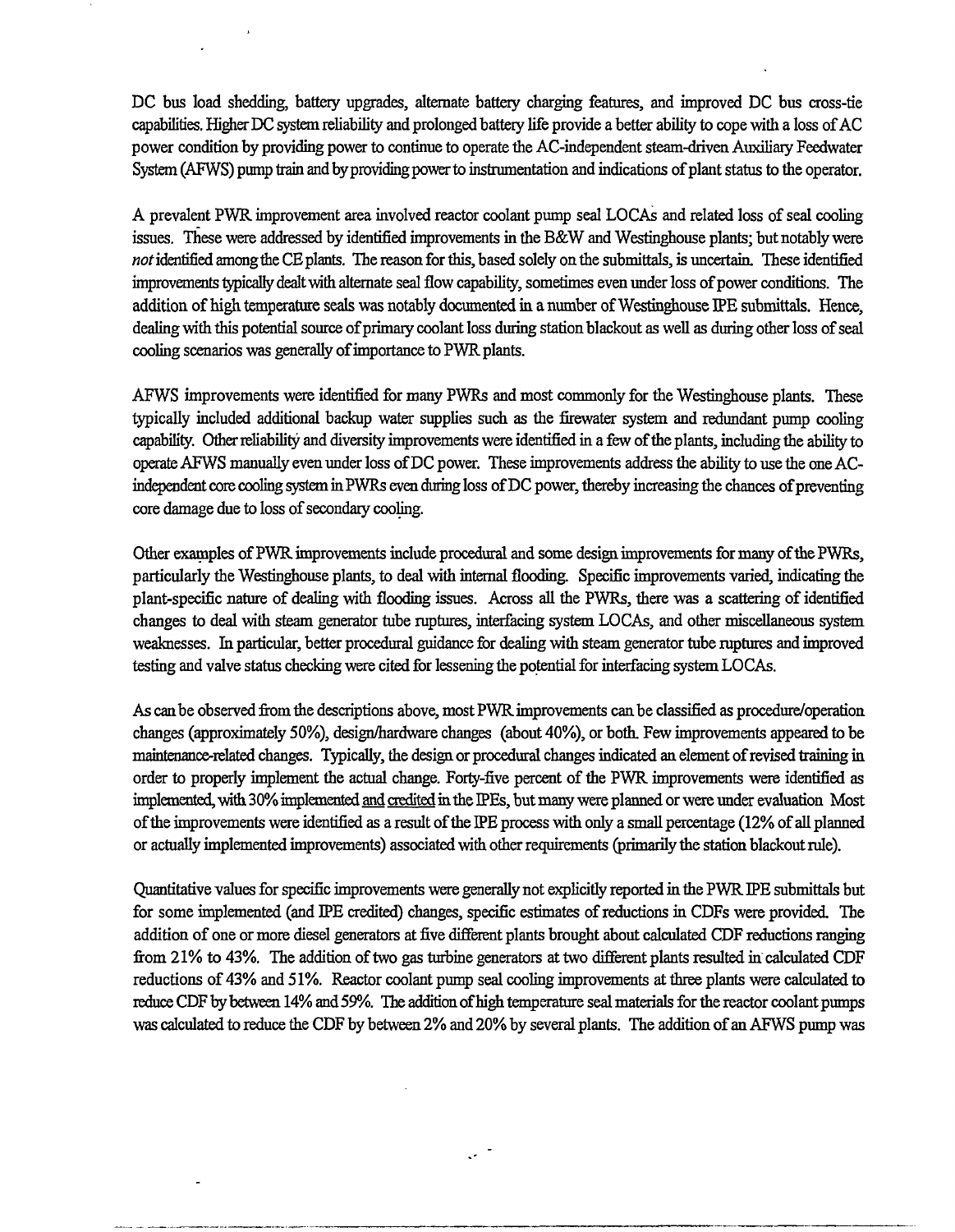identified as potential plant improvements by two plants that resulted in CDF reductions of 7% and 24%. Operational improvements at PWRs included refilling the Reactor Water Storage Tank (83% reduction in the *CDF),* procedural changes to arrange for alternate cooling sources for charging pumps (25% reduction), and modify an emergency procedure to align the city water supply to the AFWS pumps upon failure of the CST supply (32% reduction). Maintenance improvements included staggering safety injection system pump testing (3% reduction in CDF) and revised maintenance practices on switchgear room ventilation system chillers (11% reduction). Even considering typical uncertainties of PRA results, reductions of this magnitude represent quantitatively important reductions in the potential for plant damage. The largest such reductions were not in any one single area; but instead involved improvements in the areas of internal flooding, loss of ventilation to AFWS, and reactor coolant pump seal cooling for particular plants.

## Summary

Using various definitions for "vulnerability," about 20% of the licensees explicitly identified vulnerabilities in the IPE submittals. Note that, while only a fraction of the submittals actually identified vulnerabilities, nearly all of the plants went on to identify other areas warranting investigation for potential improvements. The IPE program served as a catalyst for further improving the overall safety of nuclear power plants, as a result of numerous other improvements either implemented, planned, or under evaluation. This additional product of the IPE Program is a very important element in measuring the success of the IPE program Meaningful and cost-effective equipment and procedural changes to the plants have been a benefit to the overall safety of the industry and may not have occurred without implementation of the IPE process, with its inherent, systematic analysis of plant safety.

The licensees of 11% of the BWRs explicitly stated that their plants had vulnerabilities. Although no common vulnerabilities were identified, some of the vulnerabilities could be considered generic to many BWRs. These vulnerabilities involved HPCI suction transfer, HPCI and RCIC high turbine exhaust pressure trips, low pressure injection system valve permissives and control logic, and potential waterhammer issues following a loss of offsite power.

Among the 23% of PWRs that identified vulnerabilities, certain vulnerability issues were common among more than one plant. These included concerns related to reactor coolant pump seal LOCAs, AFWS turbine-driven pump reliability issues, interfacing system LOCA issues, internal flooding issues, switchover from the coolant injection phase to the coolant recirculation phase, loss of critical switchgear ventilation equipment, and the need to enhance operator guidance for depressurization during steam generator tube ruptures. Other vulnerabilities among the PWRs tended to be plant-unique, involving such things as inadequate surveillance of specific valves, losses of specific electrical buses, compressed air system failures, battery depletion, and the inability to cross-tie buses during loss-ofpower conditions, among others, some of which were quite unique.

As for other plant improvements not specifically associated with explicitly identified plant vulnerabilities, many were generic in nature with the most often-cited plant improvements for BWRs involving station blackout and the PWR improvements tending to address both loss of power and loss of reactor coolant pump seal cooling. Both types of plants often identified changes aimed at improving core cooling or injection reliability, particularly for those systems or portions thereof that can operate during loss of AC power. PWRs notably more often identified improvements to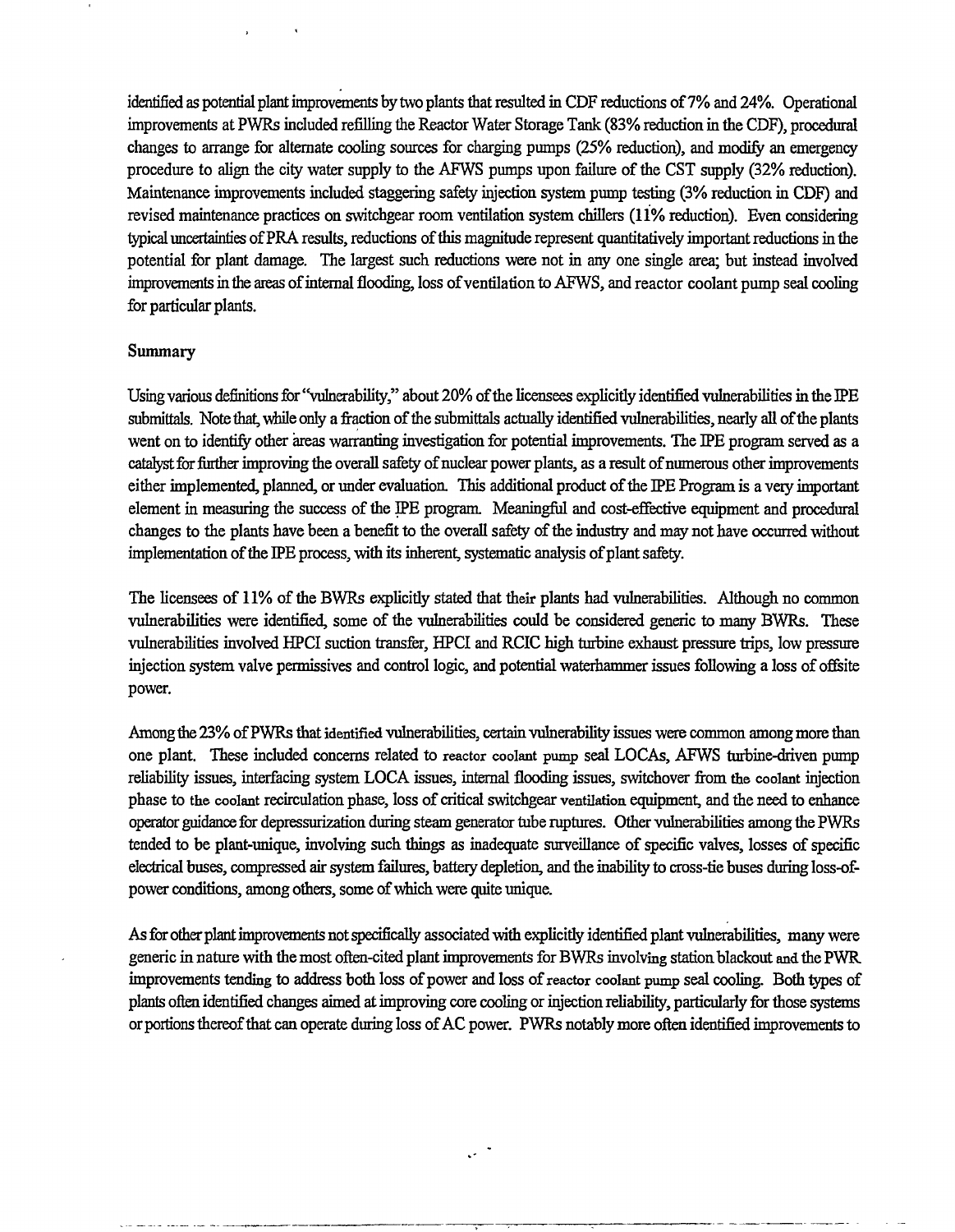address internal flooding and interfacing system LOCAs, than did the BWRs. Other less-cited and plant-specific improvements were identified to address a number of other accident class issues at individual plants. Most improvements tended to be procedural or hardware-oriented (as opposed to maintenance-related) and a few appear to have quantifiably significant effects on the CDF for particular plants. Based on the number and variety of other plant improvements implemented, planned, or under evaluation at the time of the submittals, it is apparent that the level of awareness of the potential for severe accidents has increased at many of the nuclear utilities. The extent and specificity of the improvements shows an understanding of plant design and operational characteristics where specific improvements may be warranted